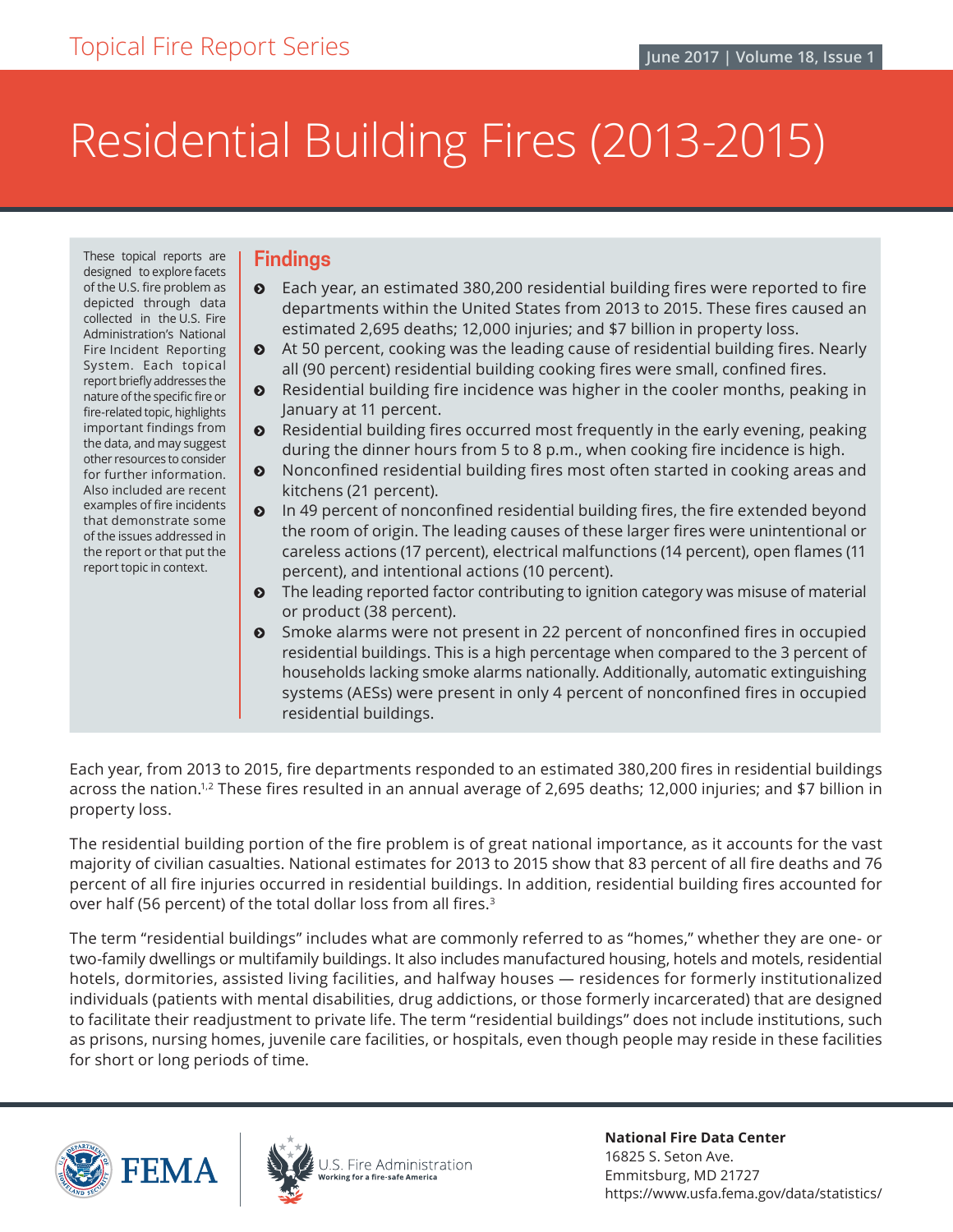As part of a series of topical reports that address fires in types of residential buildings, this report addresses the characteristics of all residential building fires, as reported to the National Fire Incident Reporting System (NFIRS). The focus is on fires reported from 2013 to 2015, the most recent data available at the time of the analysis.<sup>4</sup> NFIRS data is used for the analyses throughout this report.

For the purpose of this report, the term "residential fires" is synonymous with "residential building fires." "Residential fires" is used throughout the body of this report; the findings, tables, charts, headings and endnotes reflect the full category "residential building fires."

# **Type of fire**

Building fires are divided into two classes of severity in the NFIRS: "confined fires," which are fires confined to certain types of equipment or objects, and "nonconfined fires," which are fires that are not confined to certain types of equipment or objects. Confined building fires are small fire incidents that are limited in extent, staying within pots, fireplaces or certain other noncombustible containers.5 Confined fires rarely result in serious injury or large content loss and are expected to have no significant accompanying property loss due to flame damage.<sup>6</sup>

Of the two classes of severity, nonconfined fires accounted for 50 percent of residential fires. The smaller, confined fires accounted for the remaining 50 percent of residential fires. Cooking fires were the predominant type of confined fires in residential buildings ([Table 1](#page-1-0)).

<span id="page-1-0"></span>

| Table 1. Residential building fires by type of incident (2013-2015) |                |  |
|---------------------------------------------------------------------|----------------|--|
| Incident type                                                       | <b>Percent</b> |  |
| Nonconfined fires                                                   | 49.6           |  |
| Confined fires                                                      | 50.4           |  |
| Cooking fire, confined to container                                 | 37.8           |  |
| Chimney or flue fire, confined to chimney or flue                   | 5.3            |  |
| Incinerator overload or malfunction, fire confined                  | 0.2            |  |
| Fuel burner/boiler malfunction, fire confined                       | 2.3            |  |
| Commercial compactor fire, confined to rubbish                      | 0.2            |  |
| Trash or rubbish fire, contained                                    | 4.6            |  |
| Total                                                               | 100.0          |  |

Source: NFIRS 5.0.

## **Loss measures**

[Table 2](#page-1-1) presents losses, averaged over the three-year period from 2013 to 2015, of reported residential and nonresidential building fires.7 The average number of fatalities and injuries per 1,000 residential fires was notably higher than the same loss measures for nonresidential building fires.

<span id="page-1-1"></span>

| Table 2. Loss measures for residential and nonresidential building fires (three-year average, 2013-2015) |                                      |                                                  |                                                     |                                         |
|----------------------------------------------------------------------------------------------------------|--------------------------------------|--------------------------------------------------|-----------------------------------------------------|-----------------------------------------|
| <b>Measure</b>                                                                                           | <b>Residential</b><br>building fires | <b>Confined</b><br>residential<br>building fires | <b>Nonconfined</b><br>residential<br>building fires | <b>Nonresidential</b><br>building fires |
| <b>Average loss</b>                                                                                      |                                      |                                                  |                                                     |                                         |
| Fatalities/1,000 fires                                                                                   | 5.5                                  | 0.0                                              | 11.1                                                | 0.9                                     |
| Injuries/1,000 fires                                                                                     | 26.2                                 | 6.7                                              | 46.0                                                | 8.8                                     |
| Dollar loss/fire                                                                                         | \$16,830                             | \$210                                            | \$33,710                                            | \$32,960                                |

Source: NFIRS 5.0.

Notes: 1. Average loss for fatalities and injuries is computed per 1,000 fires. Average dollar loss is computed per fire and rounded to the nearest \$10. 2. The 2013 and 2014 dollar-loss values were adjusted to 2015 dollars.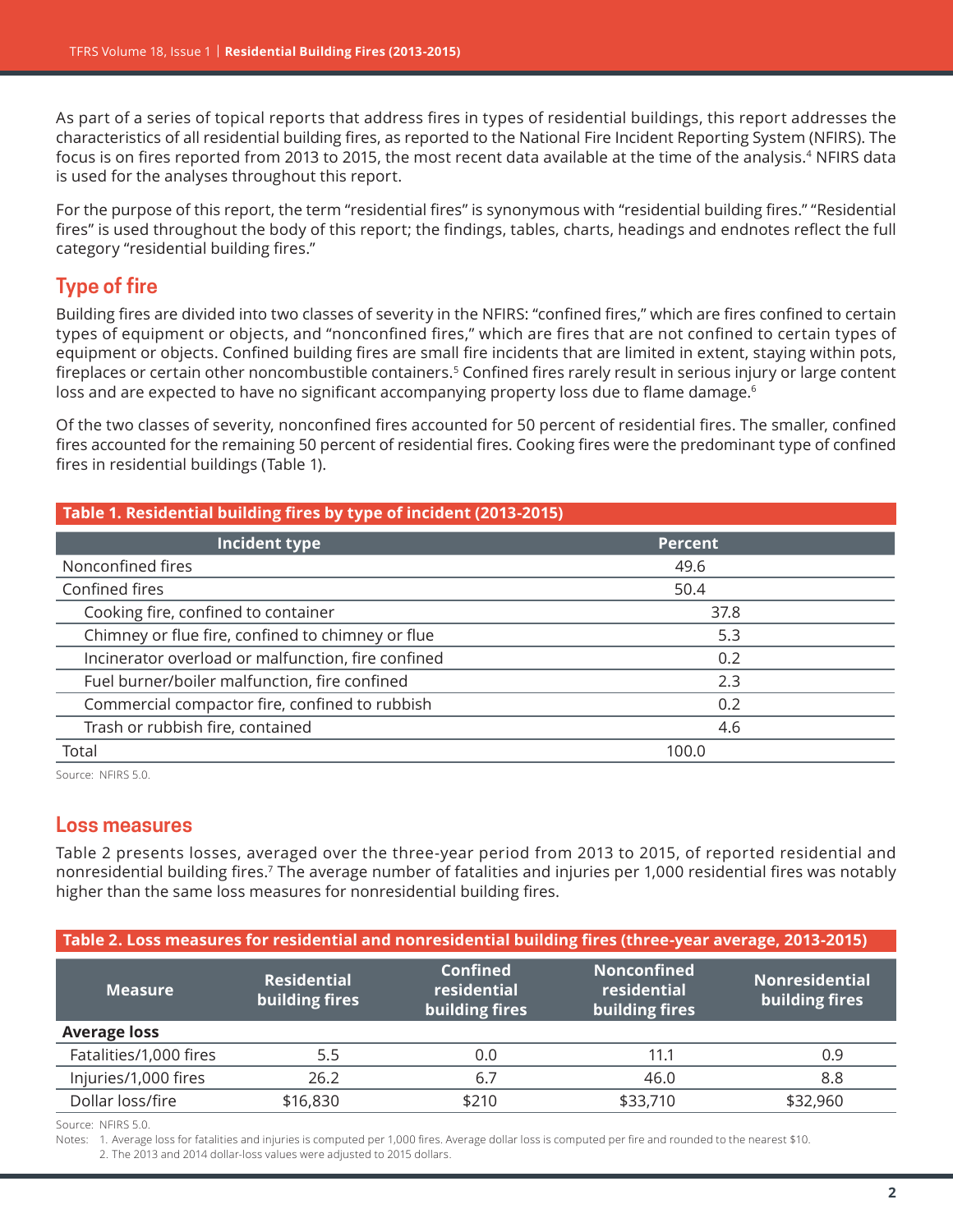## **Property use**

Figure 1 presents the percentage distribution of fire losses by property use (i.e., one- and two-family residential buildings, multifamily residential buildings, and other residential buildings).<sup>8</sup> Consistent with the fact that the majority of residential fires took place in one- and two-family residential buildings (64 percent), the percentages of fatalities (81 percent), injuries (63 percent) and dollar loss (75 percent) were also highest in these types of residences.

One explanation for the higher percentages of fires and subsequent losses in one- and two-family dwellings may be that more stringent building and fire codes, which require detection and suppression systems, as well as regular fire inspections, are imposed on multifamily dwellings and other residential buildings. In addition, multifamily dwellings and other residential buildings may be professionally maintained more often.



**Figure 1. Fire losses by property use (2013-2015)**

Source: NFIRS 5.0.

Notes: 1. Total percentages of fires and fatalities do not add up to 100 percent due to rounding.

2. The 2013 and 2014 dollar-loss values were adjusted to 2015 dollars.

# **When residential building fires occur**

As shown in Figure 2, residential fires occurred most frequently in the early evening, peaking during the dinner hours from 5 to 8 p.m., when cooking fire incidence is high.9,10 Cooking fires, discussed next in the "Causes of Residential Building Fires" section, accounted for 50 percent of residential fires. Fires then declined throughout the night, reaching the lowest point during the early to midmorning hours (4 to 7 a.m.).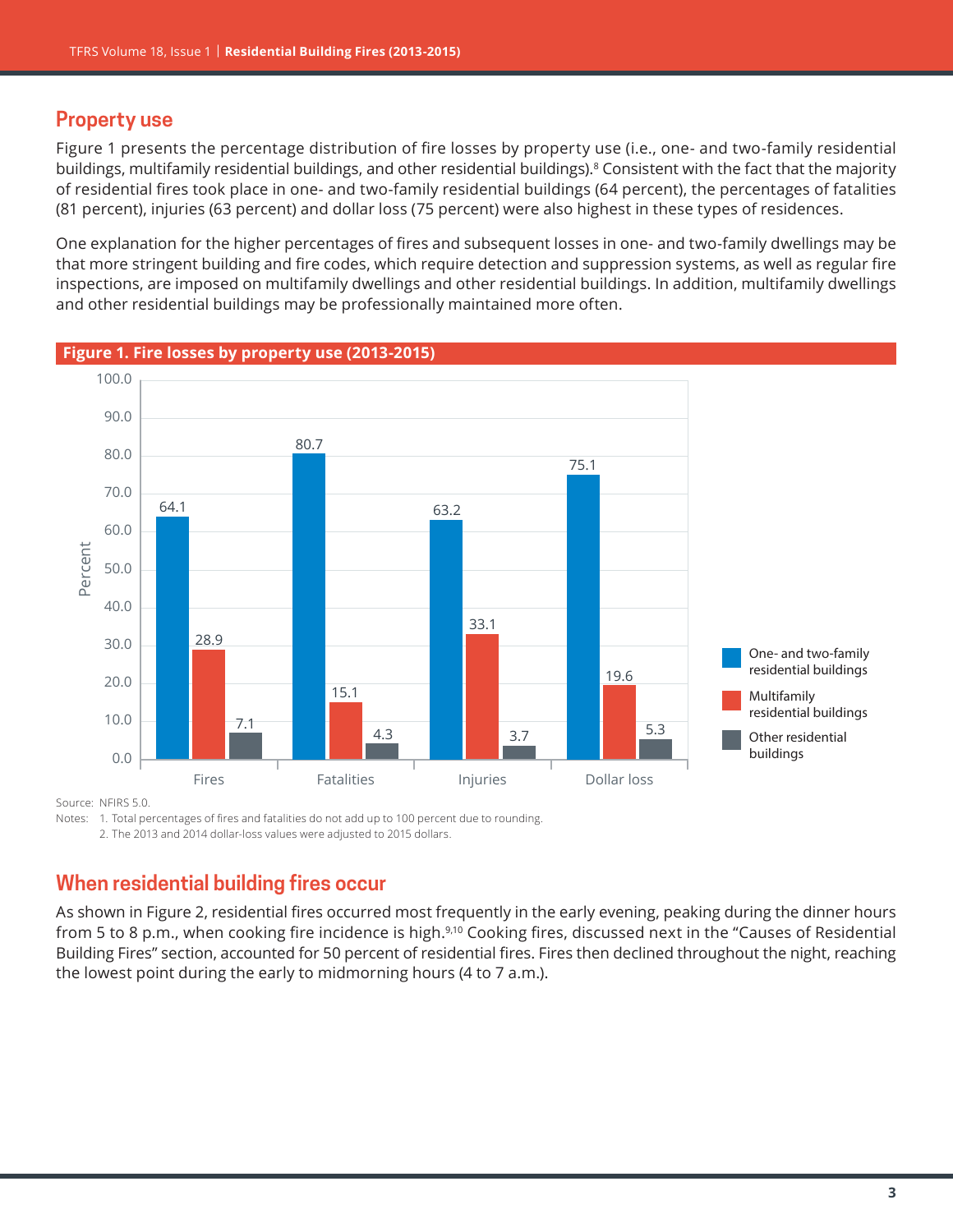

#### **Figure 2. Residential building fires by time of alarm (2013-2015)**

Source: NFIRS 5.0. Note: Total does not add up to 100 percent due to rounding.

Figure 3 illustrates that residential fire incidence was higher in the cooler months, peaking in January at 11 percent. The increase in fires in the cooler months may be explained by the increase in heating fires. In addition, the increase may also be due to more indoor activities in general, as well as more indoor seasonal and holiday activities. During the spring and summer months, fire incidence declined, reaching a low in August and September.



Source: NFIRS 5.0. Note: Total does not add up to 100 percent due to rounding.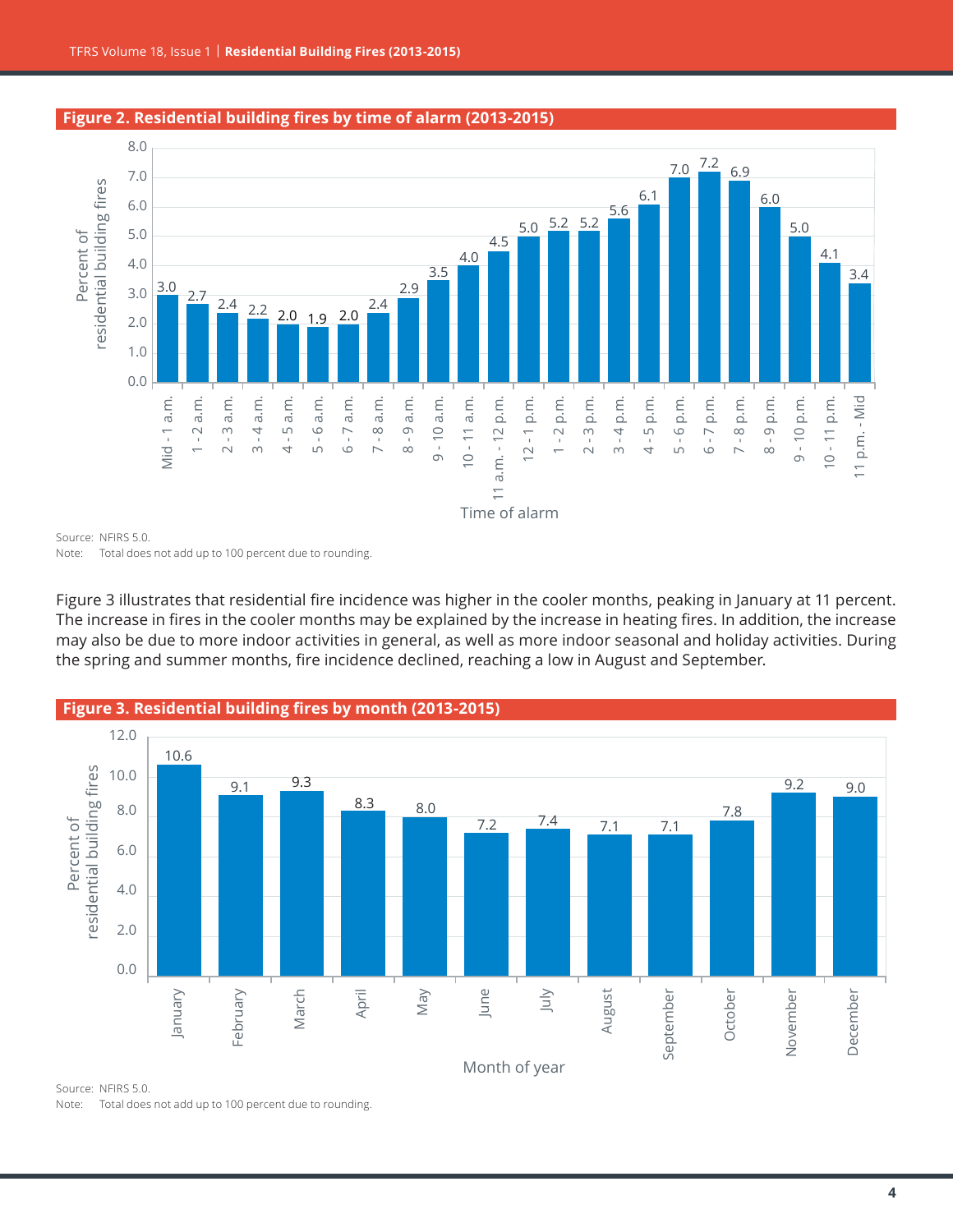# **Causes of residential building fires**

Cooking was the leading cause and accounted for 50 percent of all residential fires, as shown in Figure 4.11 Nearly all of these cooking fires (90 percent) were small, confined fires with limited damage.

The next three causes combined accounted for nearly one quarter of residential fires: fires caused by heating (12 percent); electrical malfunctions, such as short circuits and wiring problems (6 percent); and other unintentional or careless actions, a miscellaneous group (6 percent).12



Source: NFIRS 5.0.

Notes: 1. Causes are listed in order of the U.S. Fire Administration (USFA) Structure Fire Cause Hierarchy for ease of comparison of fire causes across different aspects of the fire problem. Fires are assigned to one of 16 cause groupings using a hierarchy of definitions, approximately as shown in the chart above. A fire is included in the highest category into which it fits. If it does not fit the top category, then the second one is considered, and if not that one, the third and so on. For example, if the fire is judged to be intentionally set and a match was used to ignite it, it is classified as intentional and not open flame because intentional is higher in the hierarchy.

2. Total percent of residential building fires with cause determined does not add up to 100 percent due to rounding.

However, when looking at the different types of property use (i.e., one- and two-family, multifamily, and other residential buildings), there are striking differences in the prevalence of cooking as a fire cause. Cooking accounted for 74 percent of multifamily residential building fires and 58 percent of other residential building fires, but only 37 percent of one- and two-family building fires. The most persuasive explanation for this difference may be that the smaller confined fires in one- and two-family dwellings are not reported as often to fire departments. They are small and contained, and they do not cause much damage. In addition, only the residents hear the smoke alarm if it is activated. However, these same confined fires in multifamily residences may be reported — if someone else in the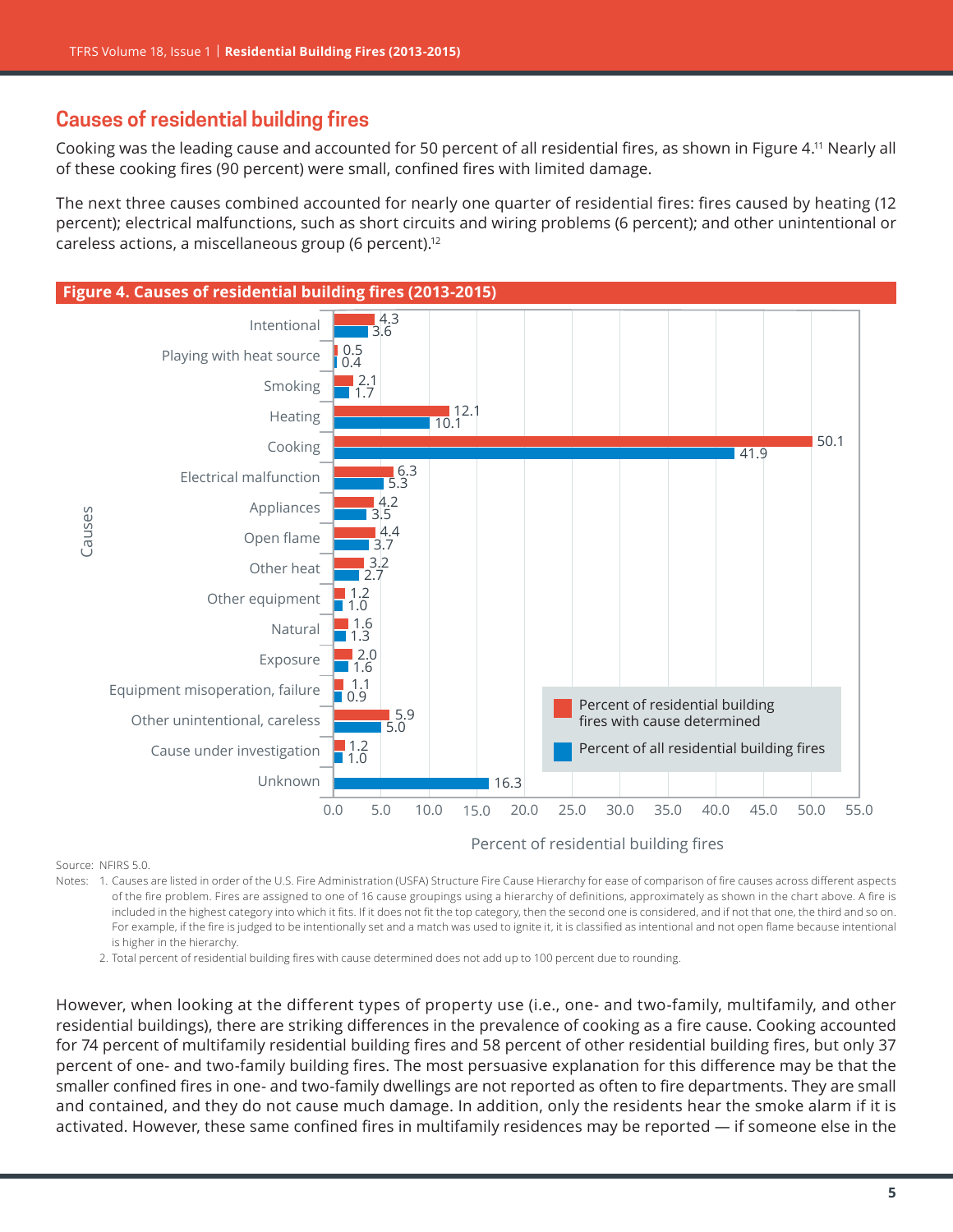complex hears the alarm or smells the fire. Alternatively, if it is a newer complex, the alarms are connected to the building alarm system, and the fire department may be called automatically.

Heating and electrical malfunctions played a larger role in one- and two-family fires than in multifamily fires. One reason for this may be that many one- and two-family residential buildings have fireplaces, chimneys and fireplacerelated equipment that most other types of residential properties do not have.<sup>13</sup> This heating equipment difference may also be the explanation for the increase in confined chimney and flue fires (a component of heating fires) seen in one- and two-family fires (8 percent) as compared to multifamily fires (less than 1 percent).

# **Fire spread in residential building fires**

As shown in Figure 5, 56 percent of residential fires were limited to the object of origin. Included in these fires were those coded as "confined fires" in the NFIRS. In addition, 25 percent of fires extended beyond the room of origin.



Source: NFIRS 5.0.

# **Confined fires**

The NFIRS allows abbreviated reporting for confined fires, and many reporting details of these fires are not required, nor are they reported. (Not all fires confined to the object of origin are counted as confined fires.)<sup>14</sup> As previously discussed, however, it is known that confined fires accounted for 50 percent of all residential fires. Confined cooking fires — those cooking fires confined to a pot or the oven, for example — accounted for the majority of these confined fires ([Table 1](#page-1-0)).

In addition, the number of confined residential fires was greatest from 5 to 8 p.m. These fires accounted for 61 percent of all residential fires occurring in this time period. Moreover, confined cooking fires accounted for 78 percent of the confined fires and 48 percent of all fires in residential buildings that occurred between 5 and 8 p.m.

Confined residential fires peaked in January, then steadily declined until reaching the lowest incidences in June, July and August.

# **Nonconfined fires**

The next sections of this topical report address nonconfined residential fires — the larger and more serious fires where more detailed fire data are available, as they are required to be reported in the NFIRS.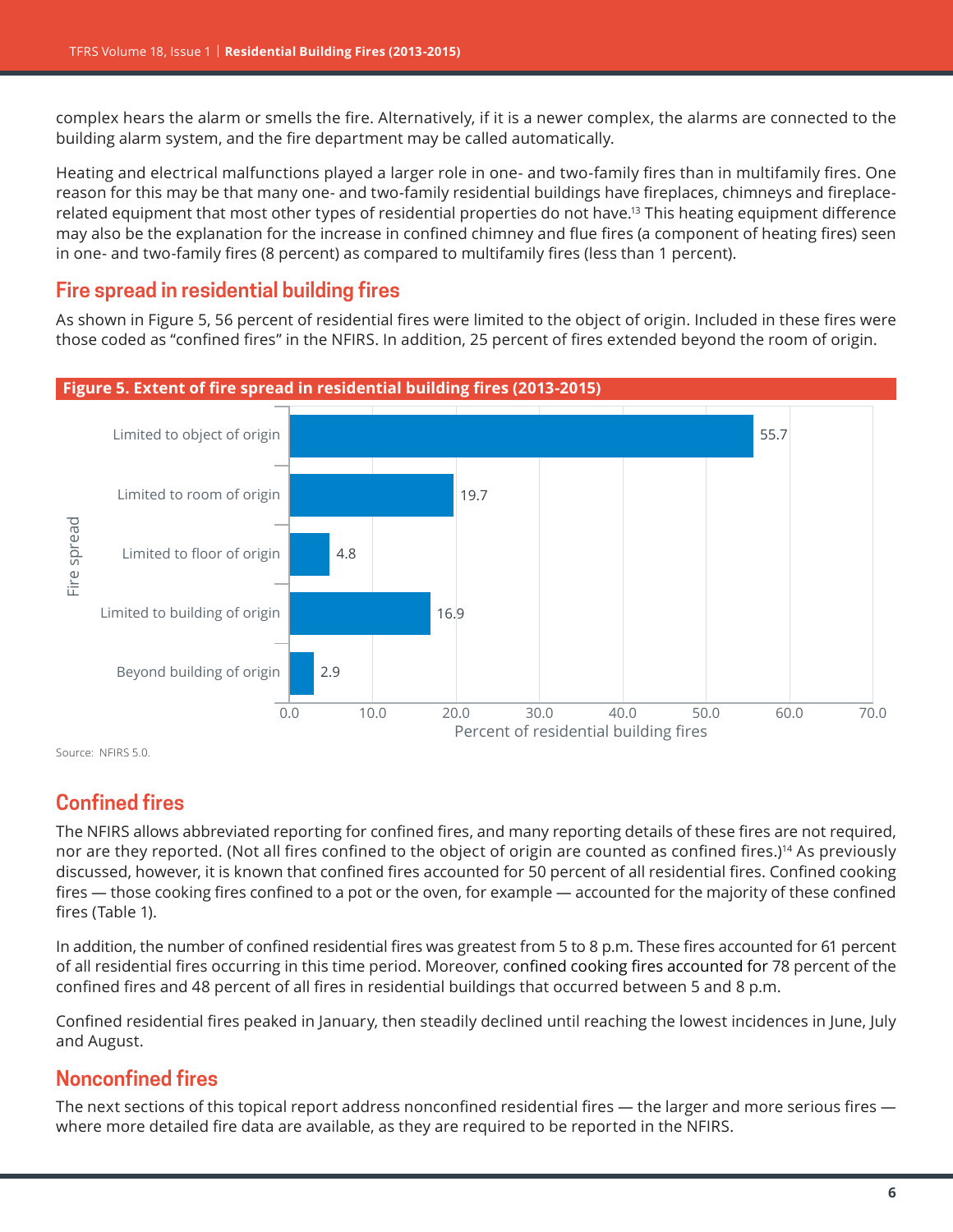# Causes of nonconfined residential building fires

While cooking was the leading cause of residential fires overall, it only accounted for 12 percent of all nonconfined residential fires. At 14 percent, electrical malfunction was the leading cause of nonconfined residential fires. The second leading cause of these fires was carelessness or other unintentional actions at 13 percent (Figure 6).



#### Source: NFIRS 5.0.

Notes: 1. Causes are listed in order of the USFA Structure Fire Cause Hierarchy for ease of comparison of fire causes across different aspects of the fire problem. Fires are assigned to one of 16 cause groupings using a hierarchy of definitions, approximately as shown in the chart above. A fire is included in the highest category into which it fits. If it does not fit the top category, then the second one is considered, and if not that one, the third, and so on. For example, if the fire is judged to be intentionally set and a match was used to ignite it, it is classified as intentional and not open flame because intentional is higher in the hierarchy.

2. Total percent of all nonconfined residential building fires does not add up to 100 percent due to rounding.

# Where nonconfined residential building fires start (area of fire origin)

Nonconfined residential fires most often started in cooking areas and kitchens (21 percent), as shown in Table 3. Bedrooms (13 percent) and family rooms or living rooms (7 percent) were the next most common areas of fire origin in the home. Smaller but not minor percentages of fires started in vacant spaces and attics (5 percent), laundry areas (5 percent), and exterior wall surfaces (5 percent). Also of interest, 4 percent of nonconfined residential fires started in garages and carports.

Note that these areas of origin do not include areas associated with confined fires. Cooking was the leading cause of all residential fires at 50 percent, and it is not surprising that kitchens were the leading area of fire origin. The percentages were not identical between cooking and kitchen fires because some cooking fires started outside the kitchen, some areas of origin for cooking fires were not reported (as is the case in most confined cooking fires), and some kitchen fires did not start due to cooking. In fact, only 50 percent of nonconfined residential fires that started in the kitchen were cooking fires. Other unintentional or careless actions accounted for 12 percent, appliances (such as freezers and refrigerators) accounted for 9 percent, and heat from other sources (such as flames/torches or hot materials) accounted for an additional 7 percent of kitchen fires.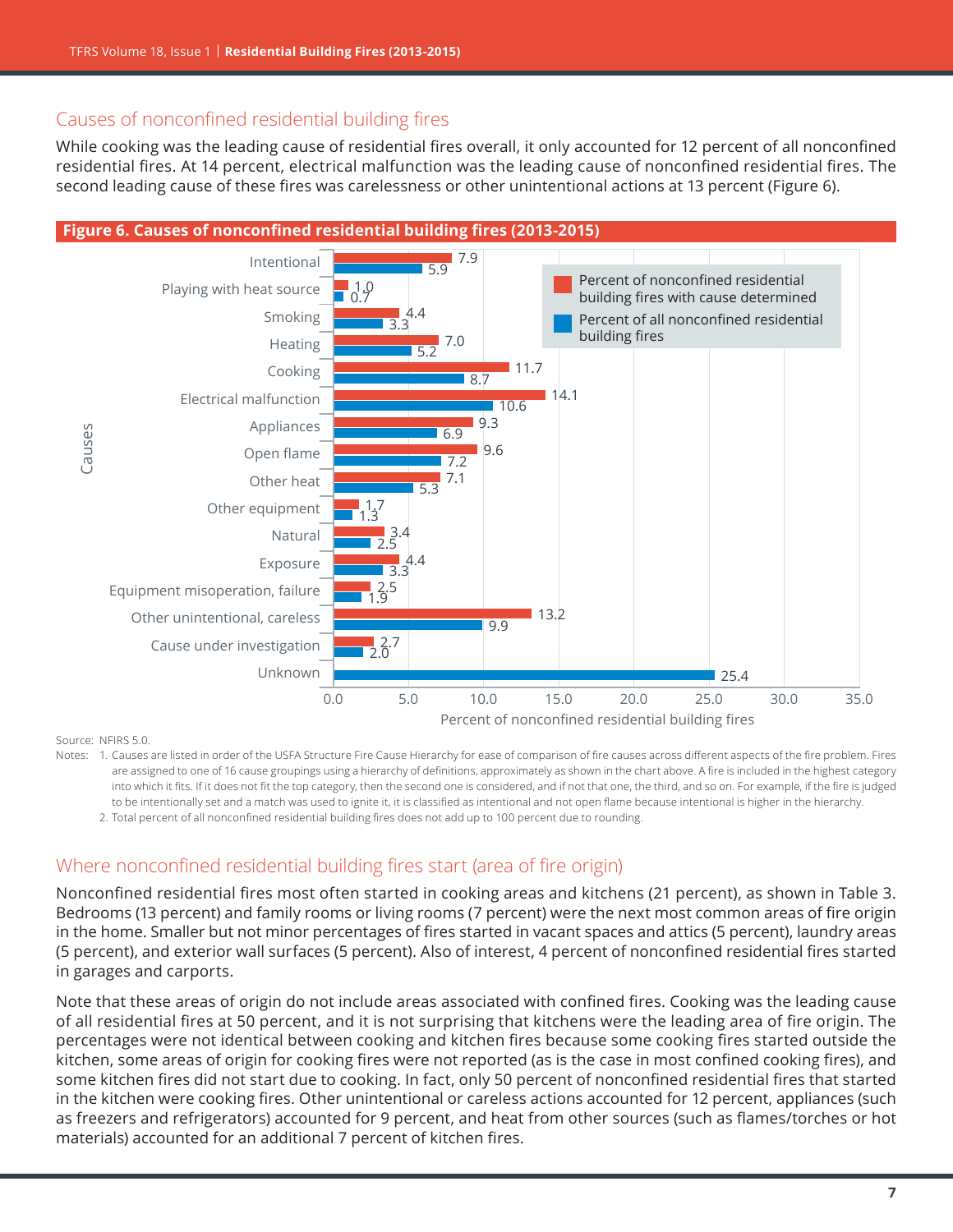#### **Table 3. Leading areas of fire origin in nonconfined residential building fires (2013-2015)**

| <b>Areas of fire origin</b>                        | <b>Percent</b><br>(unknowns apportioned) |
|----------------------------------------------------|------------------------------------------|
| Cooking area, kitchen                              | 21.0                                     |
| Bedrooms                                           | 12.5                                     |
| Common room, den, family room, living room, lounge | 6.5                                      |

Source: NFIRS 5.0.

## How nonconfined residential building fires start (heat source)

Figure 7 shows sources of heat categories for nonconfined residential fires. Heat from powered equipment accounted for 48 percent of nonconfined residential fires. This category includes electrical arcing (16 percent); radiated or conducted heat from operating equipment (14 percent); heat from other powered equipment (13 percent); and spark, ember or flame from operating equipment (5 percent).

Heat from open flame or smoking materials accounted for 17 percent of nonconfined residential fires. This category includes items such as cigarettes (5 percent), other miscellaneous open flame or smoking materials (4 percent), lighters and matches (combined, 4 percent), and candles (3 percent).

The third largest category pertains to hot or smoldering objects (15 percent). This category includes miscellaneous hot or smoldering objects (7 percent) and hot embers or ashes (7 percent).



Source: NFIRS 5.0.

## What ignites first in nonconfined residential building fires

As shown in Figure 8, 34 percent of the items first ignited in nonconfined residential fires, where the item was determined, fell under the "structural component, finish" category. This category includes structural members or framing and exterior sidewall coverings. The second leading category of items first ignited in nonconfined residential fires was "general materials," which accounted for 17 percent of these fires. "General materials" includes items such as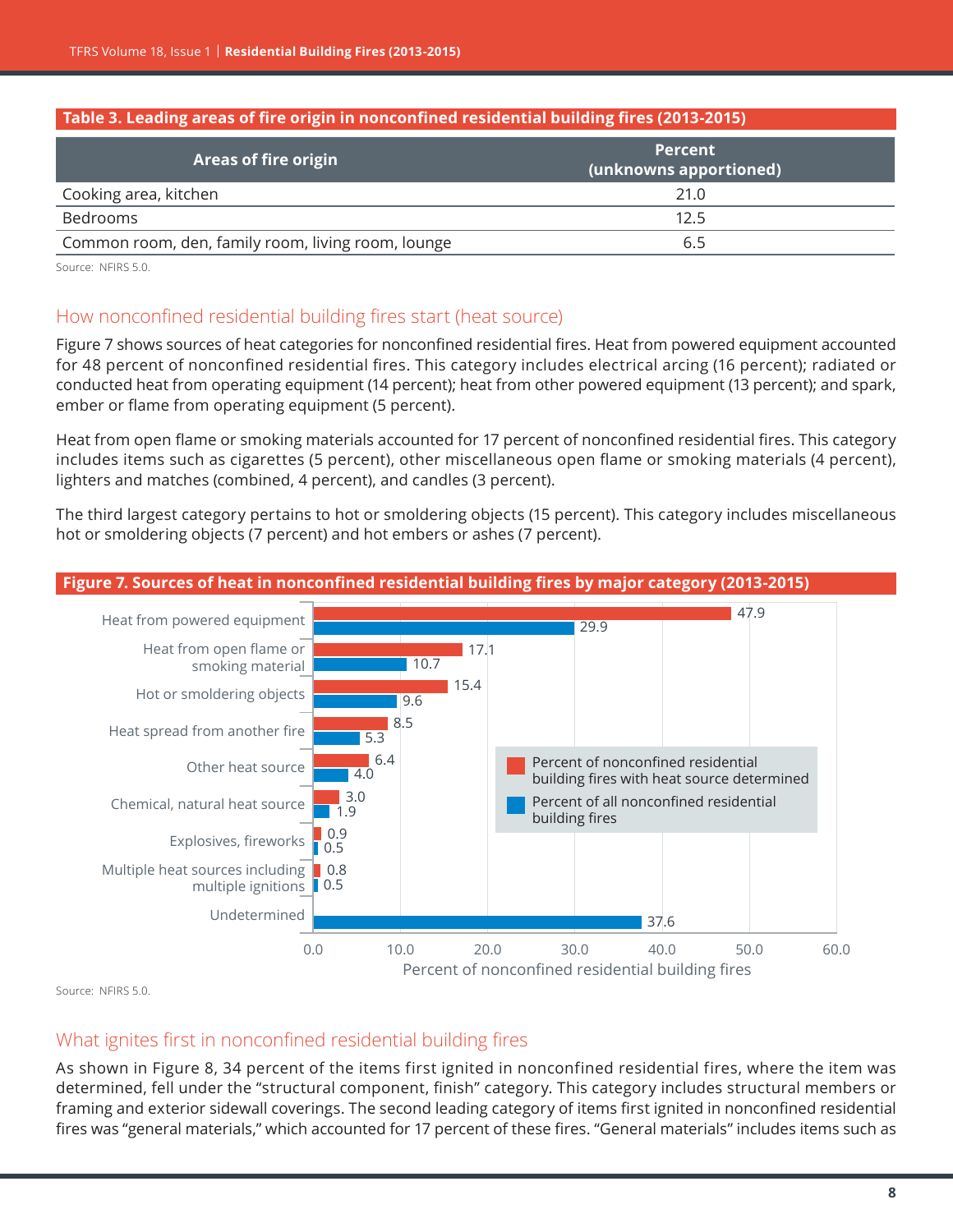electrical wire, cable insulation, and trash or rubbish. The next three leading categories of nonconfined residential fires were "organic materials" at 14 percent, plus "furniture, utensils" and "soft goods, wearing apparel," each at 12 percent. These categories include items such as cooking materials, upholstered sofas and chairs, and clothing and bedding.

The specific items most often first ignited in nonconfined residential fires were cooking materials (11 percent); structural members and framing (10 percent); electrical wires, cable insulation (8 percent); and exterior sidewall coverings (7 percent).



Source: NFIRS 5.0.

Note: Total percent of all nonconfined residential building fires does not add up to 100 percent due to rounding.

# Fire spread in nonconfined residential building fires

Figure 9 shows the extent of fire spread in nonconfined residential fires. In 51 percent of nonconfined fires, the fire was limited to the object or room of fire origin — in 37 percent of nonconfined fires, the fire was limited to the room of origin; in another 13 percent of fires, the fire was limited to the object of origin.15 (Note that a fire limited to a sofa or bed is not defined as a "confined fire" because of the greater potential for spread. Unlike fires in pots or chimneys, there is no container to stop the fire, even though the fire did not spread beyond the object of origin.)

In 49 percent of nonconfined residential fires, the fire extended beyond the room of origin. The leading causes of these larger fires were unintentional or careless actions (17 percent), electrical malfunctions (14 percent), open flames (11 percent), and intentional actions (10 percent).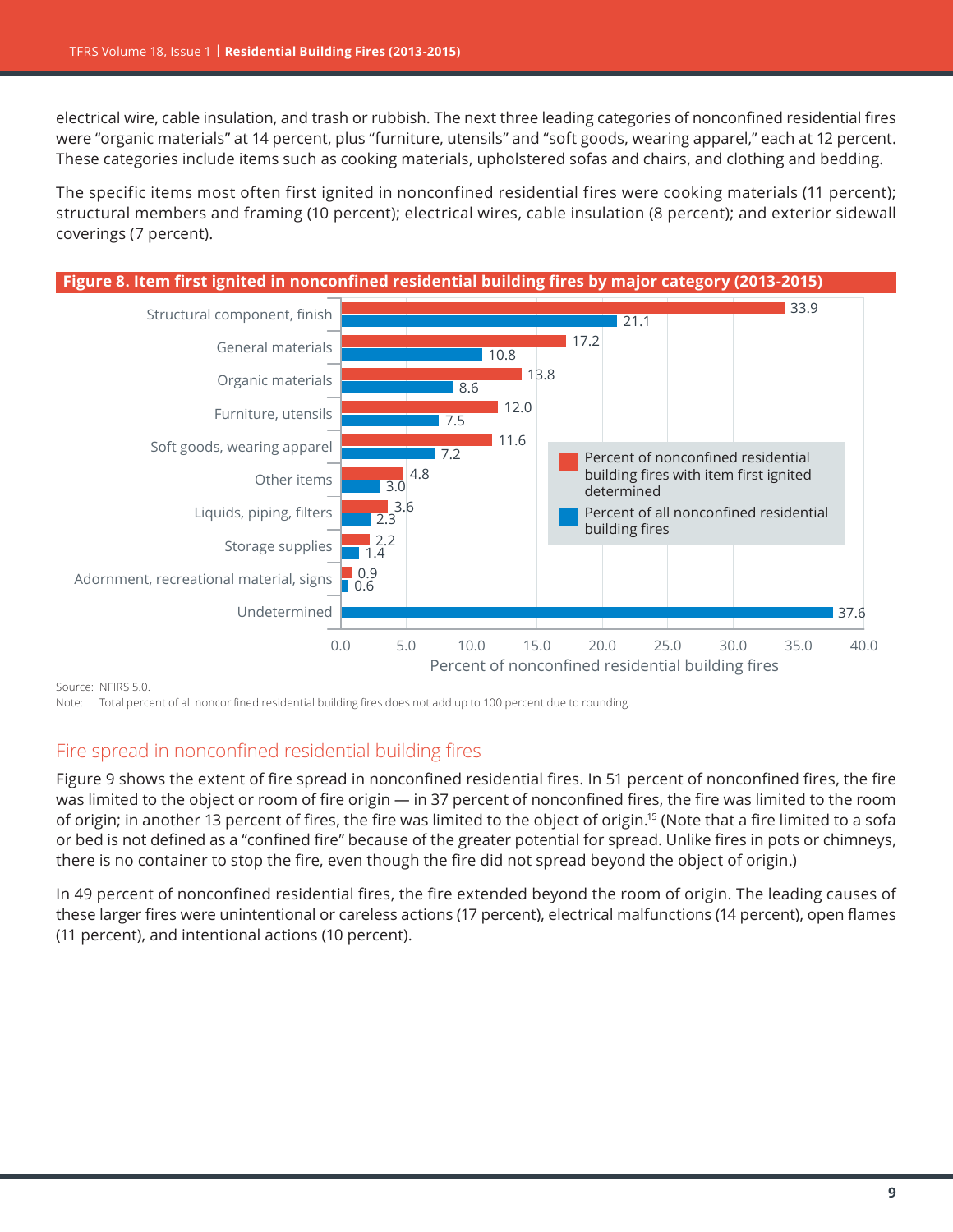#### **Figure 9. Extent of fire spread in nonconfined residential building fires (2013-2015)**



Source: NFIRS 5.0.

Note: Total percent does not add up to 100 percent due to rounding.

## Factors contributing to ignition in nonconfined residential building fires

[Table](#page-9-0) 4 shows the categories of factors contributing to ignition in nonconfined residential fires. The leading category was the misuse of material or product (38 percent). In this category, the leading specific factors contributing to ignition were a heat source too close to combustible materials (14 percent) and abandoned or discarded materials, such as matches or cigarettes (11 percent).

Electrical failures and malfunctions contributed to 22 percent of nonconfined residential fires. Operational deficiency was the third leading category at 15 percent. Unattended equipment was the leading factor in the operational deficiency category and accounted for 7 percent of all nonconfined residential fires.

<span id="page-9-0"></span>

| Table 4. Factors contributing to ignition for nonconfined residential building fires by major category |
|--------------------------------------------------------------------------------------------------------|
| (where factors contributing to ignition are specified, 2013-2015)                                      |

| <b>Factors contributing to ignition category</b> | Percent of nonconfined residential building fires<br>(unknowns apportioned) |
|--------------------------------------------------|-----------------------------------------------------------------------------|
| Misuse of material or product                    | 37.9                                                                        |
| Electrical failure, malfunction                  | 22.3                                                                        |
| Operational deficiency                           | 14.9                                                                        |
| Fire spread or control                           | 10.9                                                                        |
| Mechanical failure, malfunction                  | 7.2                                                                         |
| Other factors contributing to ignition           | 6.1                                                                         |
| Natural condition                                | 3.7                                                                         |
| Design, manufacture, installation deficiency     | 1.9                                                                         |

Source: NFIRS 5.0.

Notes: 1. Includes only incidents where factors that contributed to the ignition of the fire were specified.

2. Multiple factors contributing to fire ignition may be noted for each incident; the total will exceed 100 percent.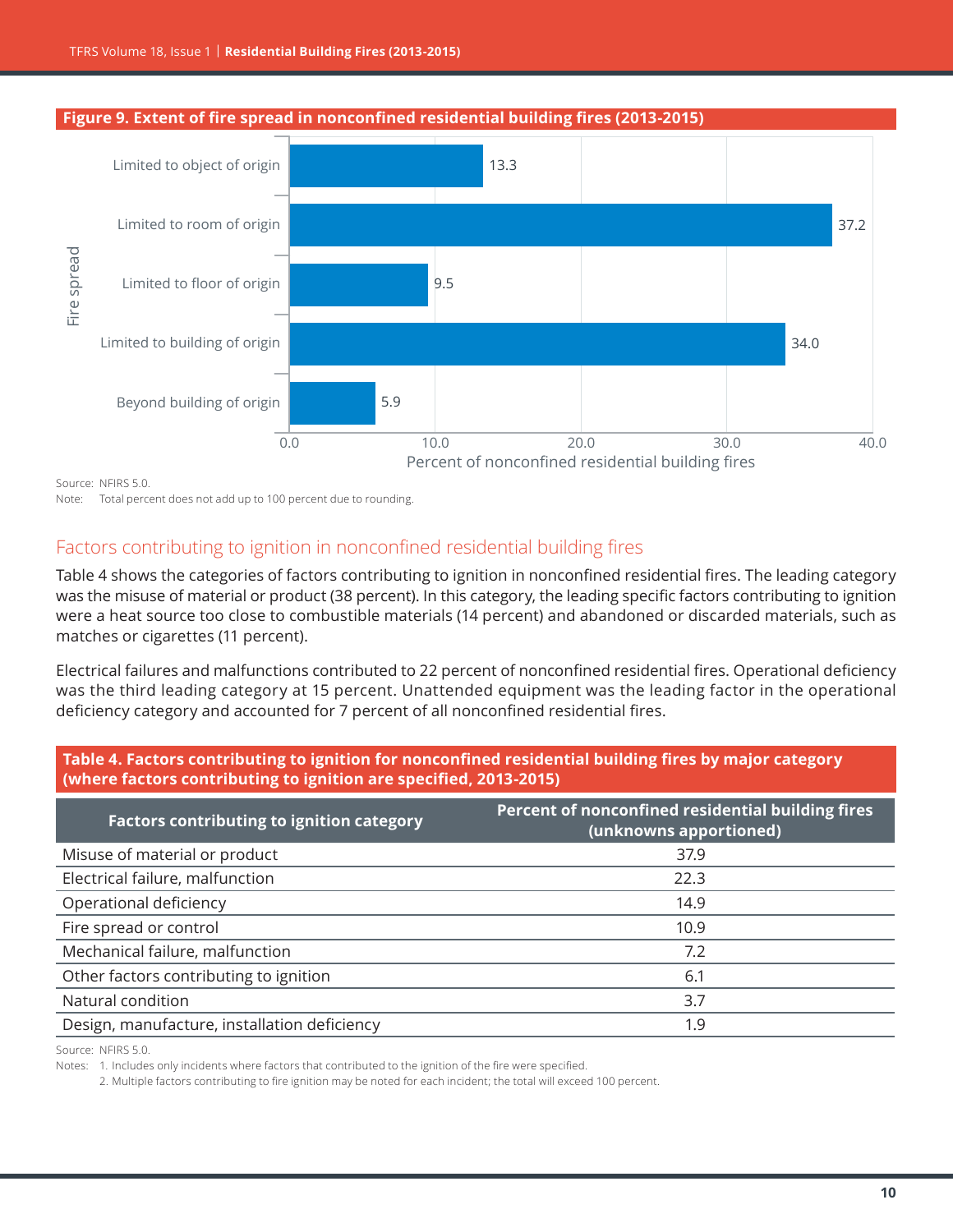# **Alerting/Suppression systems in residential building fires**

Fire fatalities and injuries have declined over the last 35 years, partly due to new technologies to detect and extinguish fires. Smoke alarms are present in most homes. In addition, the use of residential sprinklers is widely supported by the fire service and is gaining support within residential communities.

Smoke alarm data is available for both confined and nonconfined fires, although for confined fires, the data is very limited in scope. Since different levels of data are reported on smoke alarms in confined and nonconfined fires, the analyses are performed separately. Note that the data presented in Tables 5, 6 and 7 are the raw counts from the NFIRS dataset and are not scaled to national estimates of smoke alarms in residential fires. In addition, the NFIRS does not allow for the determination of the type of smoke alarm (i.e., photoelectric or ionization) or the location of the smoke alarm with respect to the area of fire origin.

## Smoke alarms in nonconfined fires

Overall, smoke alarms were reported as present in 43 percent of nonconfined residential fires (Table 5). In 27 percent of nonconfined residential fires, there were no smoke alarms present. In another 30 percent of these fires, firefighters were unable to determine if a smoke alarm was present. Thus, smoke alarms were potentially missing in 27 to 57 percent of fires with the ability to spread and possibly result in fatalities.

## **Table 5. Presence of smoke alarms in nonconfined residential building fires (2013-2015)**

| <b>Presence of smoke alarms</b> | <b>Percent</b> |
|---------------------------------|----------------|
| Present                         | 43.0           |
| None present                    | 27.1           |
| Undetermined                    | 30.0           |
| Total                           | 100.0          |

Source: NFIRS 5.0.

Note: Total percent does not add up to 100 percent due to rounding.

While 16 percent of all nonconfined residential fires occurred in residential buildings that are **not** currently or routinely occupied, these buildings — which are under construction, undergoing major renovations, vacant and the like — are unlikely to have alerting and suppression systems that are in place and, if in place, that are operational. In fact, only 7 percent of all nonconfined fires in unoccupied residential buildings were reported as having smoke alarms that operated. As a result, the detailed smoke alarm analyses in the next section focus on nonconfined fires in occupied residential buildings only.

## Smoke alarms in nonconfined fires in occupied residential buildings

Smoke alarms were reported as present in 49 percent of nonconfined fires in occupied residential buildings (Table 6). In 22 percent of nonconfined fires in occupied residential buildings, there were no smoke alarms present. In another 30 percent of these fires,16 firefighters were unable to determine if a smoke alarm was present; unfortunately, in 49 percent of fires where the presence of a smoke alarm was undetermined, either the flames involved the building of origin or spread beyond it. The fires were so large and destructive that it is unlikely the presence of a smoke alarm could be determined.

When smoke alarms were present (49 percent) and the alarm's operational status is considered, the percentage of smoke alarms reported as present consisted of:

- $\bullet$  Present and operated  $-$  29 percent.
- $\odot$  Present but did not operate 12 percent (alarm failed to operate, 6 percent; fire too small, 6 percent).
- $\odot$  Present but operational status unknown  $-8$  percent.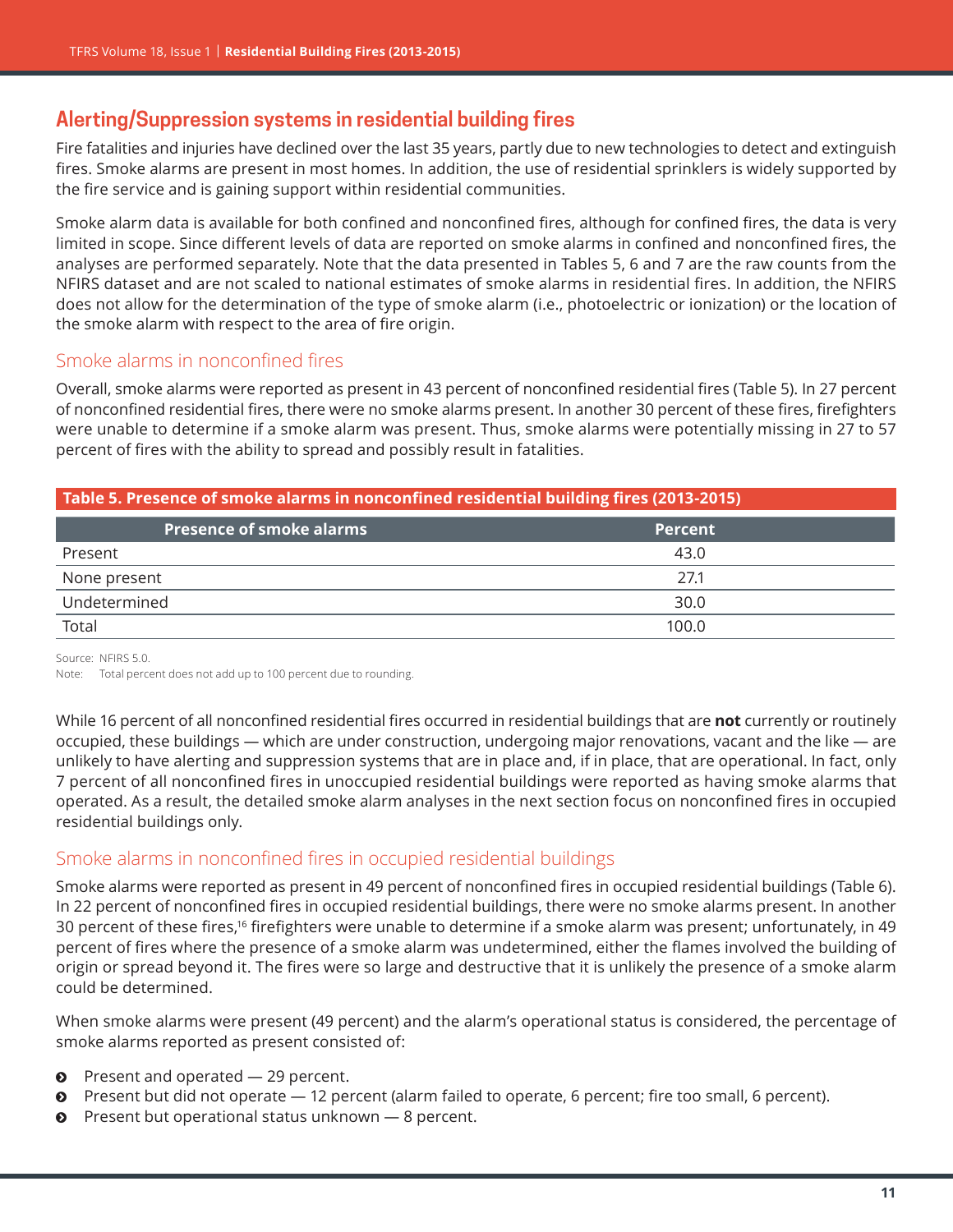When the subset of incidents where smoke alarms were reported as present was analyzed separately as a whole, smoke alarms were reported to have operated in 59 percent of the incidents and failed to operate in 12 percent. In another 13 percent of this subset, the fire was too small to activate the alarm. The operational status of the alarm was undetermined in 16 percent of these incidents.

Nationally, only 3 percent of households do not have smoke alarms.<sup>17</sup> At least 22 percent of nonconfined fires in occupied residential buildings had no smoke alarms present — and perhaps more if fires without information on smoke alarms could be factored in.18 A large proportion of reported fires without smoke alarms may reflect the effectiveness of the alarms themselves: Smoke alarms do not prevent fires, but they may prevent a fire from being reported if it is detected at an early stage and extinguished before the fire department becomes involved. Alternatively, fires in homes without smoke alarms may **not** be detected at an early stage, causing them to grow large, require fire department intervention, and thus be reported.<sup>19</sup>

If a fire occurs, properly installed and maintained smoke alarms provide an early warning signal to everyone in a home. Smoke alarms help save lives and property. The USFA continues to partner with other government agencies and fire service organizations to improve and develop new smoke alarm technologies. More information on smoke alarm technologies, performance, disposal and storage, training bulletins, and public education and outreach materials can be found at [https://www.usfa.fema.gov/prevention/technology/smoke\\_fire\\_alarms.html](https://www.usfa.fema.gov/prevention/technology/smoke_fire_alarms.html). Additionally, the USFA's position statement on smoke alarms is available at [https://www.usfa.fema.gov/about/smoke\\_alarms\\_position.html](https://www.usfa.fema.gov/about/smoke_alarms_position.html).

| <b>Presence of</b><br>smoke alarms | <b>Smoke alarm</b><br>operational status              | <b>Smoke alarm effectiveness</b>                              | Count         | <b>Percent</b> |
|------------------------------------|-------------------------------------------------------|---------------------------------------------------------------|---------------|----------------|
| Present                            | Fire too small to activate<br>smoke alarm             |                                                               | 20,882        | 6.3            |
|                                    | Smoke alarm operated<br>Smoke alarm failed to operate | Smoke alarm alerted occupants, occupants<br>responded         | 68,313        | 20.7           |
|                                    |                                                       | Smoke alarm alerted occupants, occupants<br>failed to respond | 3,054         | 0.9            |
|                                    |                                                       | No occupants                                                  | 11,231        | 3.4            |
|                                    |                                                       | Smoke alarm failed to alert occupants                         | 2,214         | 0.7            |
|                                    |                                                       | Undetermined                                                  | 9,557         | 2.9            |
|                                    |                                                       |                                                               | 18,656        | 5.7            |
|                                    | Undetermined                                          |                                                               | 26,429        | 8.0            |
|                                    | Null/Blank                                            |                                                               | $\mathcal{P}$ | 0.0            |
| None present                       |                                                       |                                                               | 71,880        | 21.8           |
| Undetermined                       |                                                       |                                                               | 97,531        | 29.6           |
| Total reported incidents           |                                                       |                                                               | 329,749       | 100.0          |

#### **Table 6. NFIRS smoke alarm data for nonconfined fires in occupied residential buildings (2013-2015)**

Source: NFIRS 5.0.

Note: The data presented in this table are raw data counts from the NFIRS dataset summed (not averaged) from 2013 to 2015. They do not represent national estimates of smoke alarms in nonconfined fires in occupied residential buildings. They are presented for informational purposes.

## Smoke alarms in confined fires

Less information about smoke alarm status is collected for confined fires, but the data still give important insights about the effectiveness of alerting occupants in these types of fires. The analyses presented here do not differentiate between occupied and unoccupied residential buildings, as this data detail is not required when reporting confined fires in the NFIRS. However, an assumption may be made that confined fires are fires in occupied housing, as these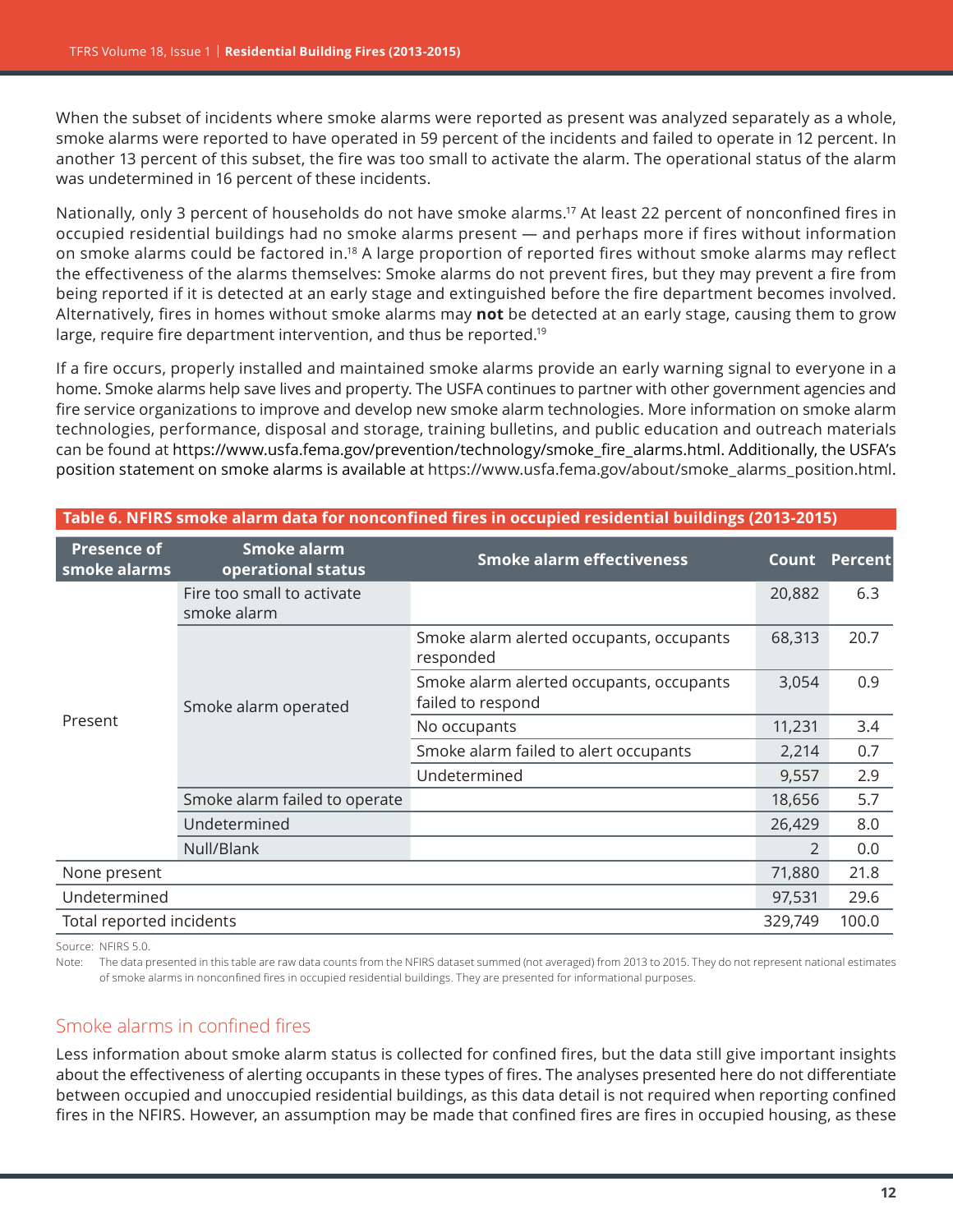types of fires are unlikely to be reported in residential buildings that are not occupied.

Smoke alarms alerted occupants in 45 percent of the reported confined residential fires (Table 7). In other words, residents received a warning from a smoke alarm in over two-fifths of these fires. The data suggest that smoke alarms may alert residents to confined fires, as the early alerting allowed the occupants to extinguish the fires, or the fires self-extinguished. If this is the case, it is an example of the contribution to overall safety and the ability to rapidly respond to fires in early stages that smoke alarms afford. Details on smoke alarm effectiveness for confined fires are needed to pursue this analysis further.

Occupants were not alerted by smoke alarms in 17 percent of confined residential fires.<sup>20</sup> In 38 percent of these confined fires, the smoke alarm effectiveness was unknown.

## **Table 7. NFIRS smoke alarm data for confined residential building fires (2013-2015)**

| <b>Smoke alarm effectiveness</b>    | Count   | <b>Percent</b> |
|-------------------------------------|---------|----------------|
| Smoke alarm alerted occupants       | 179,278 | 45.0           |
| Smoke alarm did not alert occupants | 69.297  | 17.4           |
| Unknown                             | 149,964 | 37.6           |
| Null/Blank                          |         | 0.0            |
| Total reported incidents            | 398,540 | 100.0          |

Source: NFIRS 5.0.

Note: The data presented in this table are raw data counts from the NFIRS dataset summed (not averaged) from 2013 to 2015. They do not represent national estimates of smoke alarms in confined residential building fires. They are presented for informational purposes.

## Automatic extinguishing systems in nonconfined fires in occupied residential buildings

AES data are available for both confined and nonconfined fires, although for confined fires, the data is also very limited in scope. In confined residential building fires, an AES was present in 1 percent of reported incidents.<sup>21</sup> In addition, the following AES analyses focus on nonconfined fires in occupied residential buildings only, as even fewer AESs are present in unoccupied housing.

Residential sprinklers are the primary AES in residences but are not yet widely installed. In fact, AESs were reported as present in only 4 percent of nonconfined fires in occupied residential buildings (Table 8).

Residential sprinkler systems help to reduce the risk of deaths and injuries, homeowner insurance premiums, and uninsured property losses. Yet many homes do not have AESs, although they are often found in hotels and businesses. Sprinklers are required by code in hotels and many multifamily residences. There are major movements in the U.S. fire service to require sprinklers in all new homes. At present, however, they are largely absent in residences nationwide.<sup>22</sup>

USFA and fire service officials across the nation are working to promote and advance residential fire sprinklers. More information on costs and benefits, performance, training bulletins, and public education and outreach materials regarding residential sprinklers is available at [https://www.usfa.fema.gov/prevention/technology/home\\_fire\\_](https://www.usfa.fema.gov/prevention/technology/home_fire_sprinklers.html) [sprinklers.html](https://www.usfa.fema.gov/prevention/technology/home_fire_sprinklers.html). Additionally, the USFA's position statement on residential sprinklers is available at [https://www.](https://www.usfa.fema.gov/about/sprinklers_position.html) [usfa.fema.gov/about/sprinklers\\_position.html](https://www.usfa.fema.gov/about/sprinklers_position.html).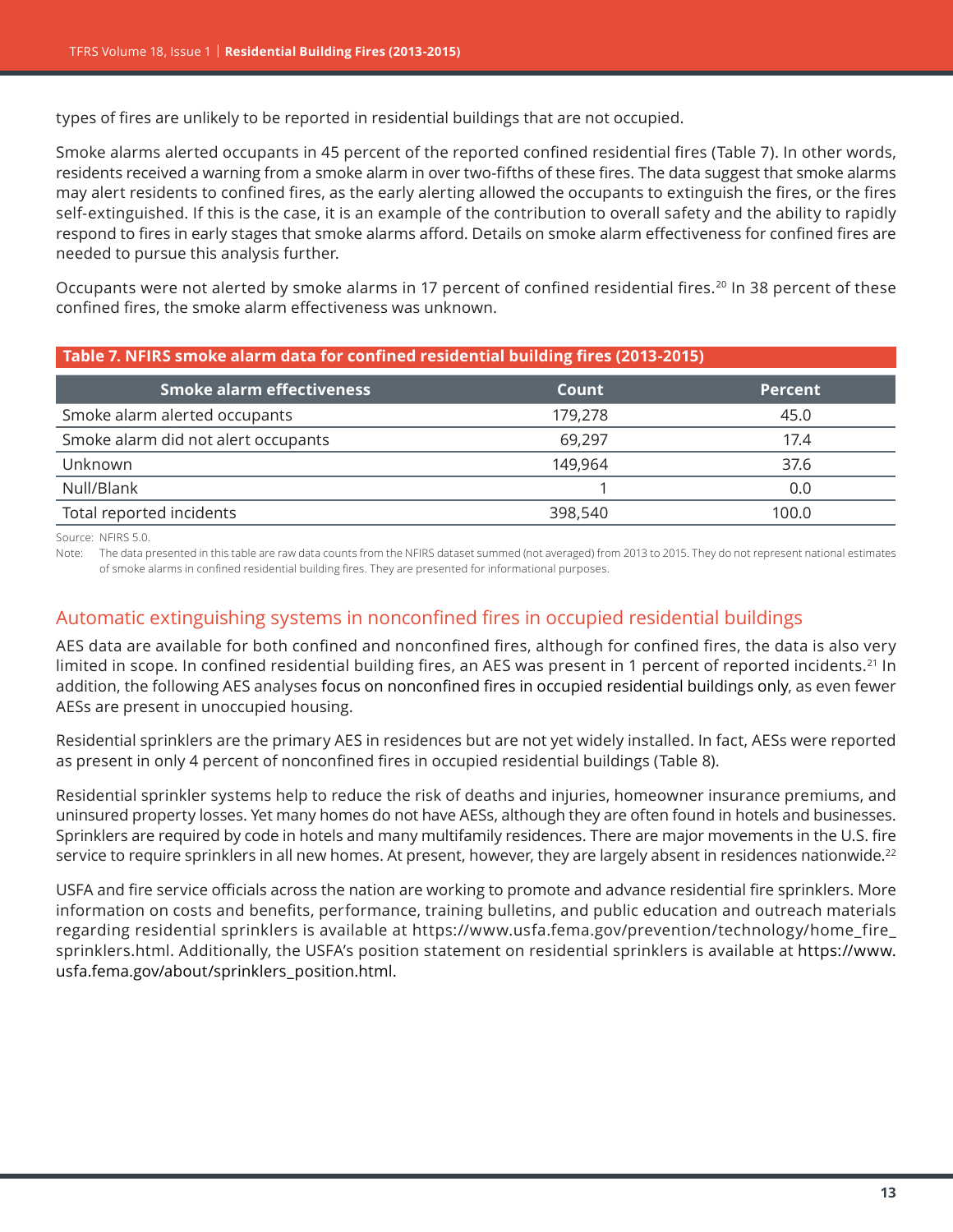#### **Table 8. NFIRS automatic extinguishing system data for nonconfined fires in occupied residential building fires (2013-2015)**

| Automatic extinguishing system presence    | Count   | <b>Percent</b> |
|--------------------------------------------|---------|----------------|
| Automatic extinguishing system present     | 13,610  | 4.1            |
| Partial system present                     | 585     | 0.2            |
| Automatic extinguishing system not present | 289,031 | 87.7           |
| Unknown                                    | 26,523  | 8.0            |
| Total reported incidents                   | 329,749 | 100.0          |

Source: NFIRS 5.0.

Note: The data presented in this table are raw data counts from the NFIRS dataset summed (not averaged) from 2013 to 2015. They do not represent national estimates of AESs in nonconfined fires in occupied residential buildings. They are presented for informational purposes.

# **Examples**

The following are recent examples of residential fires reported by the media:

- **•** March 2017: Children playing with matches accidentally started a Lake Worth, Florida, apartment building fire. While Palm Beach County Fire Rescue was able to control the fire, six apartments in the building were damaged. Nineteen residents were displaced as a result of the fire, including six children.<sup>23</sup>
- March 2017: Five people were displaced as a result of a house fire in Richland County, South Carolina. According to the Columbia Fire Department, the fire started at approximately 12:30 p.m. and was under control by 2:00 p.m. While there were no injuries, the fire, caused by unattended cooking, resulted in significant damage to the house.<sup>24</sup>
- ĵ February 2017: Firefighters responded to an early morning house fire in Hamilton County, Indiana, which injured two people. One of two injured, a 21-year-old man, was transported to a hospital with severe but nonlife-threatening burns. The other injured person had minor burns, which were later treated at the hospital. Four other people escaped uninjured. Investigators determined the fire was caused when an unattended candle caught bedding on fire in a room above the home's garage. According to the fire department, an occupant of the home kept the fire from spreading further by closing the door to the room where the fire started. Damage to the home was estimated at \$65,000.25
- ĵ January 2017: A 67-year old man died in a late morning house fire in Winter Haven, Florida. Before Polk County and Auburndale firefighters arrived on scene, neighbors of the man attempted to save him but were unsuccessful due to extreme heat, smoke and flames. The State Fire Marshal's Office determined the fire started in the living room of the home and was caused by a small electric heater placed too close to a recliner.<sup>26</sup>

# **NFIRS data specifications for residential building fires**

Data for this report were extracted from the NFIRS annual Public Data Release files for 2013, 2014 and 2015. Only Version 5.0 data were extracted.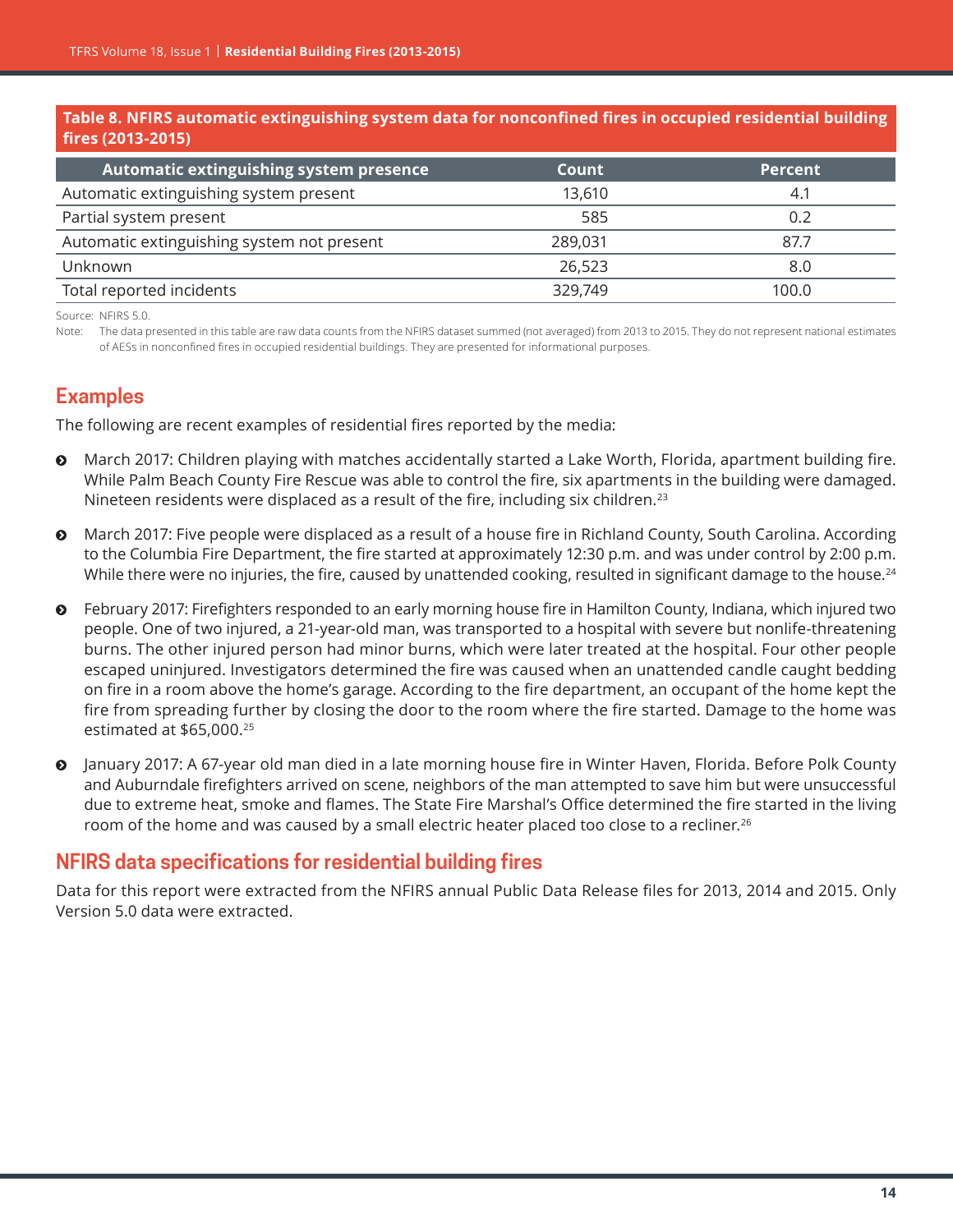Residential building fires were defined using the following criteria:

- Aid Types 3 (mutual aid given) and 4 (automatic aid given) were excluded to avoid double counting of incidents.
- **O** Incident Types 111 to 123 (excluding Incident Type 112):

| <b>Incident Type</b> | <b>Description</b>                                       |
|----------------------|----------------------------------------------------------|
| 111                  | <b>Building fire</b>                                     |
| 113                  | Cooking fire, confined to container                      |
| 114                  | Chimney or flue fire, confined to chimney or flue        |
| 115                  | Incinerator overload or malfunction, fire confined       |
| 116                  | Fuel burner/boiler malfunction, fire confined            |
| 117                  | Commercial compactor fire, confined to rubbish           |
| 118                  | Trash or rubbish fire, contained                         |
| 120                  | Fire in mobile property used as a fixed structure, other |
| 121                  | Fire in mobile home used as fixed residence              |
| 122                  | Fire in motor home, camper, recreational vehicle         |
| 123                  | Fire in portable building, fixed location                |

Note: Incident Types 113 to 118 do not specify if the structure is a building.

#### **•** Property Use Series 400, which consists of the following:

| <b>Property Use</b> | <b>Description</b>                                                                           |
|---------------------|----------------------------------------------------------------------------------------------|
| 400                 | Residential, other                                                                           |
| 419                 | One- or two-family dwelling, detached, manufactured home, mobile home not in transit, duplex |
| 429                 | Multifamily dwelling                                                                         |
| 439                 | Boarding/Rooming house, residential hotels                                                   |
| 449                 | Hotel/Motel, commercial                                                                      |
| 459                 | Residential board and care                                                                   |
| 460                 | Dormitory-type residence, other                                                              |
| 462                 | Sorority house, fraternity house                                                             |
| 464                 | Barracks, dormitory                                                                          |

#### $\odot$  Structure type:

- ▶ For Incident Types 113 to 118:
	- $\rightarrow$  1-Enclosed building, or
	- ♦ 2—Fixed portable or mobile structure, or
	- $\rightarrow$  Structure Type not specified (null entry).
- ▶ For Incident Types 111 and 120 to 123:
	- $\rightarrow$  1—Enclosed building, or
	- $\rightarrow$  2—Fixed portable or mobile structure.

The analyses contained in this report reflect the current methodologies used by the USFA. The USFA is committed to providing the best and most current information on the U.S. fire problem and continually examines its data and methodology to fulfill this goal. Because of this commitment, data collection strategies and methodological changes are possible and do occur. As a result, analyses and estimates of the fire problem may change slightly over time. Previous analyses and estimates on specific issues (or similar issues) may have used different methodologies or data definitions and may not be directly comparable to the current ones.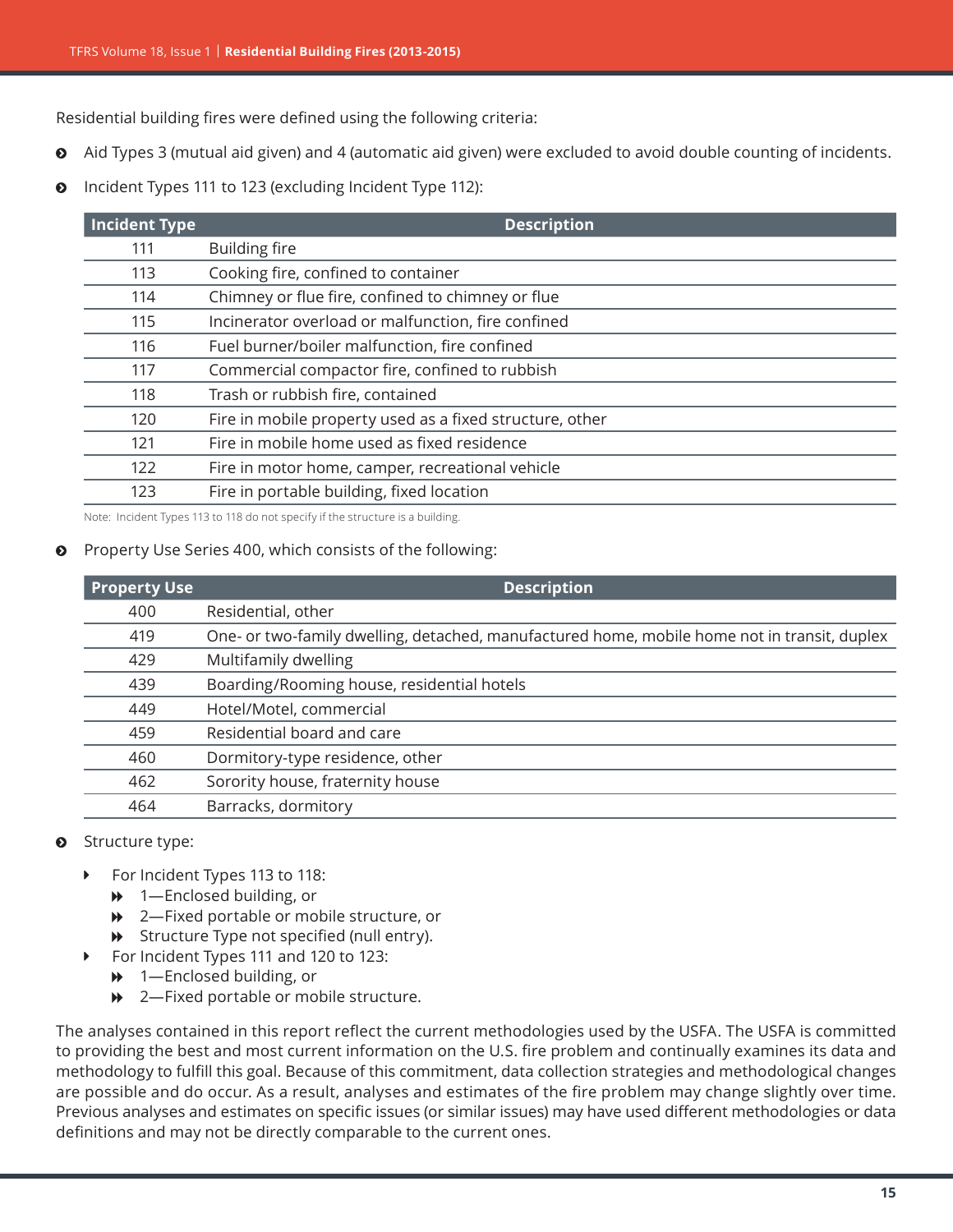Information regarding the USFA's national estimates for residential building fires, as well as the data sources used to derive the estimates, can be found in the document "Data Sources and National Estimates Methodology Overview for the U.S. Fire Administration's Topical Fire Report Series (Volume 18)," [http://www.usfa.fema.gov/downloads/pdf/](http://www.usfa.fema.gov/downloads/pdf/statistics/data_sources_and_national_estimates_methodology_vol18.pdf) [statistics/data\\_sources\\_and\\_national\\_estimates\\_methodology\\_vol18.pdf.](http://www.usfa.fema.gov/downloads/pdf/statistics/data_sources_and_national_estimates_methodology_vol18.pdf) This document also addresses the specific NFIRS data elements analyzed in the topical reports, as well as "unknown" data entries and missing data.

To request additional information, visit <https://www.usfa.fema.gov/contact.html>. To comment on this specific report, visit [https://apps.usfa.fema.gov/contact/dataReportEval?reportTitle](https://apps.usfa.fema.gov/contact/dataReportEval?reportTitle=Residential%20Building%20Fires%20(2013-2015))=Residential%20Building%20Fires%20(2013-2015).

## **Notes:**

1National estimates are based on 2013 to 2015 native Version 5.0 data from the NFIRS, residential structure fire loss estimates from the National Fire Protection Association's (NFPA's) annual surveys of fire loss, and the USFA's residential building fire loss estimates: [https://www.usfa.](https://www.usfa.fema.gov/data/statistics/order_download_data.html) [fema.gov/data/statistics/order\\_download\\_data.html](https://www.usfa.fema.gov/data/statistics/order_download_data.html). Further information on the USFA's residential building fire loss estimates can be found in the "National Estimates Methodology for Building Fires and Losses," August 2012, [https://www.usfa.fema.gov/downloads/pdf/statistics/](http://www.usfa.fema.gov/downloads/pdf/statistics/national_estimate_methodology.pdf) [national\\_estimate\\_methodology.pdf](http://www.usfa.fema.gov/downloads/pdf/statistics/national_estimate_methodology.pdf). For information on the NFPA's survey methodology, see the NFPA's report "Fire Loss in the United States During 2015," September 2016, [http://www.nfpa.org/news-and-research/fire-statistics-and-reports/fire-statistics/fires-in-the-us/overall-fire](http://www.nfpa.org/news-and-research/fire-statistics-and-reports/fire-statistics/fires-in-the-us/overall-fire-problem/fire-loss-in-the-united-states)[problem/fire-loss-in-the-united-states](http://www.nfpa.org/news-and-research/fire-statistics-and-reports/fire-statistics/fires-in-the-us/overall-fire-problem/fire-loss-in-the-united-states). In this topical report, fires are rounded to the nearest 100, deaths to the nearest five, injuries to the nearest 25, and dollar loss to the nearest \$100 million.

<sup>2</sup> In NFIRS Version 5.0, a structure is a constructed item of which a building is one type. In previous versions of the NFIRS, the term "residential structure" commonly referred to buildings where people live. To coincide with this concept, the definition of a residential structure fire for the NFIRS 5.0 includes only those fires where the NFIRS 5.0 structure type is 1 or 2 (enclosed building and fixed portable or mobile structure) with a residential property use. Such structures are referred to as "residential buildings" to distinguish these buildings from other structures on residential properties that may include fences, sheds and other uninhabitable structures. In addition, confined fire incidents that have a residential property use but do not have a structure type specified are presumed to occur in buildings. Nonconfined fire incidents that have a residential property use without a structure type specified are considered to be invalid incidents (structure type is a required field) and are not included.

<sup>3</sup>The percentages shown here are derived from the national estimates of residential building fires as explained in Endnote 1 and the summary data resulting from the NFPA's annual fire loss surveys (Haynes, Hylton J.G., "Fire Loss in the United States During 2015," NFPA, September 2016; Haynes, Hylton J.G., "Fire Loss in the United States During 2014," NFPA, September 2015; Karter, Jr., Michael, J., "Fire Loss in the United States During 2013," NFPA, September 2014).

4Fire department participation in the NFIRS is voluntary; however, some states do require their departments to participate in the state system. Additionally, if a fire department is a recipient of a Fire Act Grant, participation is required. From 2013 to 2015, 67 percent of the NFPA's annual average estimated 1,294,500 fires to which fire departments responded were captured in the NFIRS. Thus, the NFIRS is not representative of all fire incidents in the U.S. and is not a "complete" census of fire incidents. Although the NFIRS does not represent 100 percent of the incidents reported to fire departments each year, the enormous dataset exhibits stability from one year to the next without radical changes. Results based on the full dataset are generally similar to those based on part of the data.

5In the NFIRS, confined fires are defined by Incident Type codes 113 to 118.

6The NFIRS distinguishes between "content" and "property" loss. Content loss includes losses to the contents of a structure due to damage by fire, smoke, water and overhaul. Property loss includes losses to the structure itself or to the property itself. Total loss is the sum of the content loss and the property loss. For confined fires, the expectation is that the fire did not spread beyond the container (or rubbish for Incident Type code 118), and hence, there was no property damage (damage to the structure itself) from the flames. However, there could be property damage as a result of smoke, water and overhaul.

7The average fire death and fire injury loss rates computed from the national estimates do not agree with average fire death and fire injury loss rates computed from NFIRS data alone. The fire death rate computed from national estimates is (1,000 x (2,695/380,200)) = 7.1 deaths per 1,000 residential building fires, and the fire injury rate is (1,000 x (12,000/380,200)) = 31.6 injuries per 1,000 residential building fires.

8"One- and two-family residential buildings" include detached dwellings, manufactured homes, mobile homes not in transit, and duplexes. "Multifamily residential buildings" include apartments, town houses, row houses, condominiums, and other tenement properties. "Other residential buildings" include boarding/rooming houses, hotels/motels, residential board and care facilities, dormitory-type residences, sorority/ fraternity houses, and barracks.

9For the purposes of this report, the time of the fire alarm is used as an approximation for the general time at which the fire started. However, in the NFIRS, it is the time at which the fire was reported to the fire department.

10USFA, "Cooking Fires in Residential Buildings (2008-2010)," Volume 13, Issue 12, January 2013, [https://www.usfa.fema.gov/downloads/pdf/](https://www.usfa.fema.gov/downloads/pdf/statistics/v13i12.pdf) [statistics/v13i12.pdf](https://www.usfa.fema.gov/downloads/pdf/statistics/v13i12.pdf).

11The USFA Structure Fire Cause Methodology was used to determine the cause of residential building fires. The cause methodology and definitions can be found in the document "National Fire Incident Reporting System Version 5.0 Fire Data Analysis Guidelines and Issues," July 2011, [https://www.usfa.fema.gov/downloads/pdf/nfirs/nfirs\\_data\\_analysis\\_guidelines\\_issues.pdf](https://www.usfa.fema.gov/downloads/pdf/nfirs/nfirs_data_analysis_guidelines_issues.pdf).